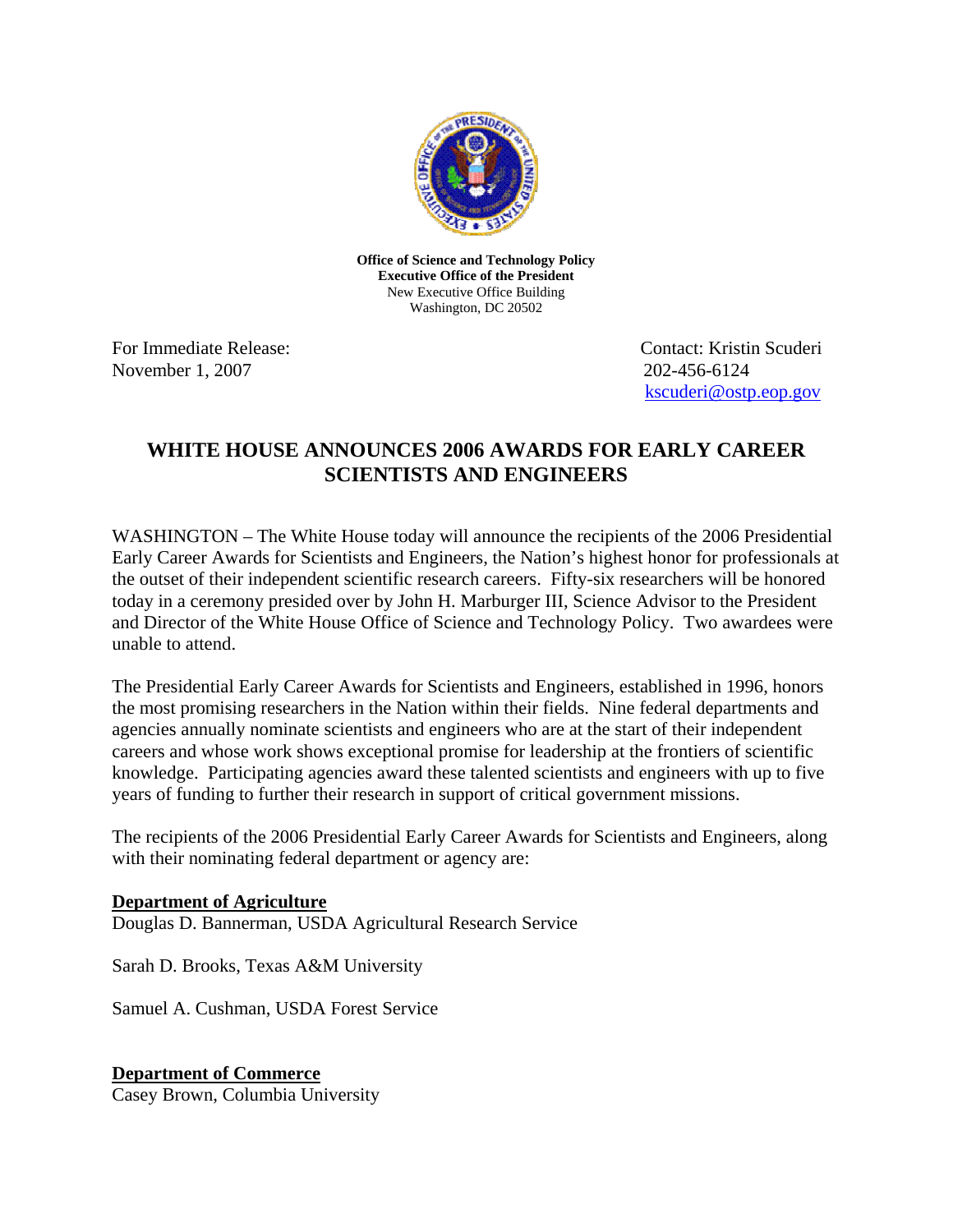Mark Scheuerell, National Oceanic and Atmospheric Administration

Kathryn L. Beers, National Institute of Standards and Technology

Joshua C. Bienfang, National Institute of Standards and Technology

#### **Department of Defense**

Odest C. Jenkins, Brown University

Kenneth C. Slatton, University of Florida

Jonathan E. Spanier, Drexel University

Jacob L. Roberts, Colorado State University

Krystyn J. Van Vliet, Massachusetts Institute of Technology

Jelena Vuckovic, Stanford University

#### **Department of Education**

Carol McDonald Connor, Florida State University

#### **Department of Energy**

Brian J. Kirby, Cornell University

Jeffrey Kysar, Columbia University

Carols Pantano Rubino, University of Illinois

Shawn Newsam, University of California, Merced

Kyle Cranmer, Brookhaven National Laboratory

Julia Laskin, Pacific Northwest National Laboratory

Ho Nyung Lee, Oak Ridge National Laboratory

Len A. Pennacchio, Lawrence Berkeley National Laboratory

**Department of Health and Human Services: National Institutes of Health**

Katrina Akassoglou, University of California, San Diego

Jeanmarie Houghton, University of Massachusetts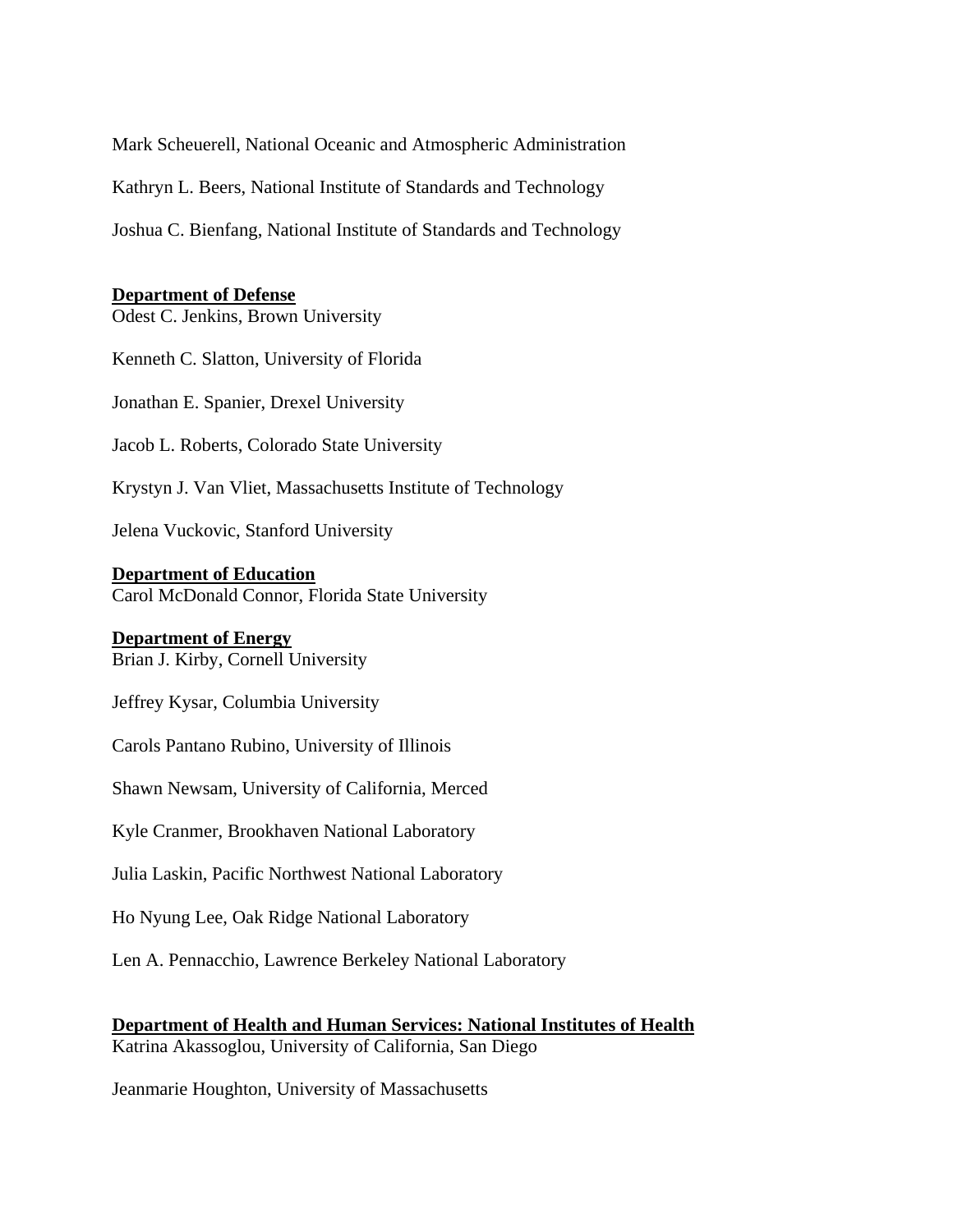Jay R. Hove, University of Cincinnati

Sven-Eric Jordt, Yale University

Susan M. Kaech, Yale University

Bruce D. McCandliss, Cornell University

Alexandra C. McPherron, National Institutes of Health

Gus R. Rosania, University of Michigan

J. Peter Rubin, University of Pittsburgh

Ravindra N. Singh, Iowa State University

Michelle P. Winn, Duke University

Adam T. Woolley, Brigham Young University

### **National Aeronautics and Space Administration**

Olivier Guyon, Subaru Telescope

Matthew Rodell, Goddard Space Flight Center

#### **National Science Foundation**

Sonya Bahar, University of Missouri-ST. Louis

Bahar Biller, Carnegie-Mellon University

Matthew J. Fouch, Arizona State University

Eric C. Greene, Columbia University

Pradeep R. Guduru, Brown University

Jenefer Husman, Arizona State University

Dean S. Karlan, Yale University

Brian G. Keating, University of California, San Diego

Kiran Kedlaya, Massachusetts Institute of Technology